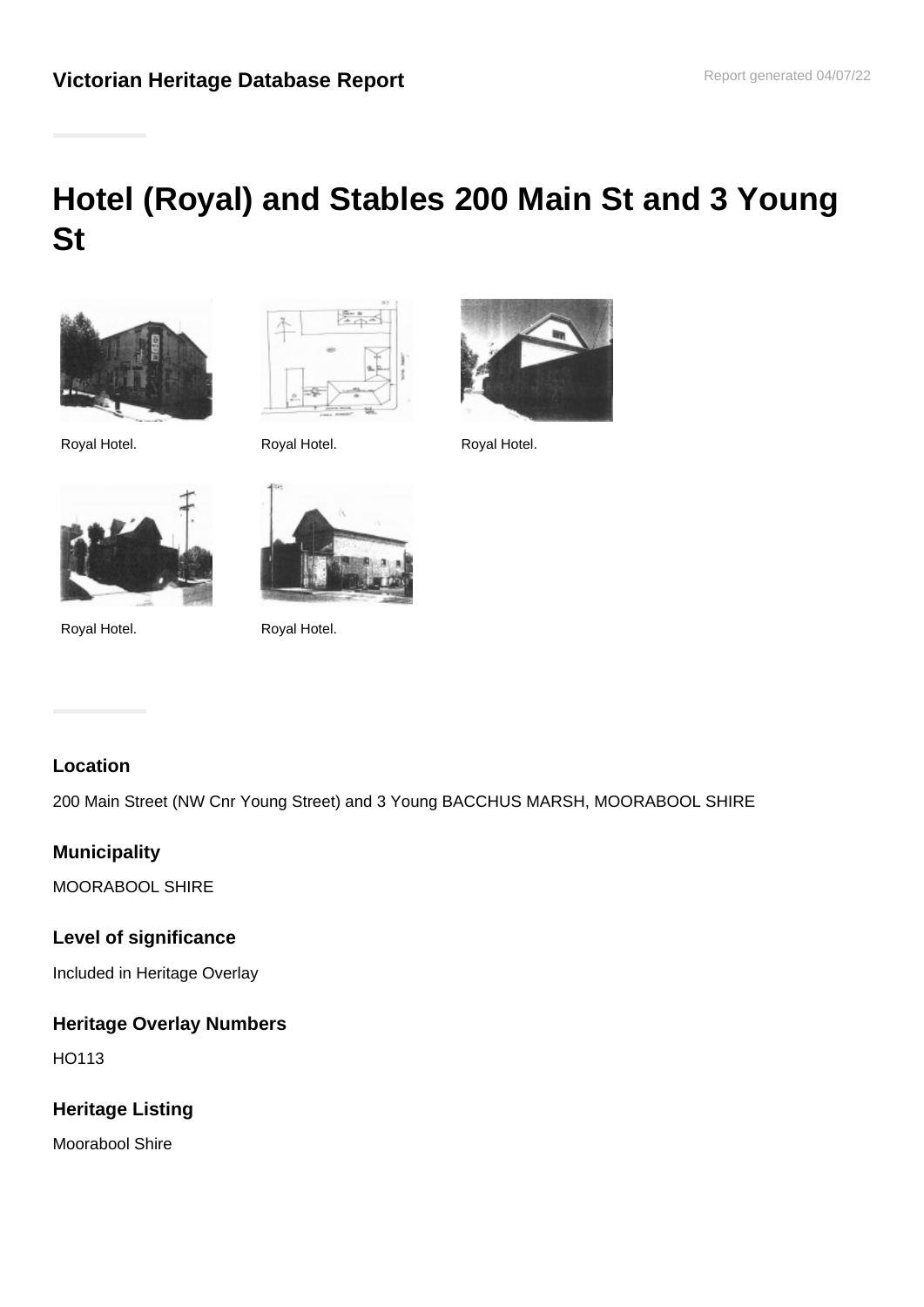# **Statement of Significance**

#### Last updated on - June 1, 1995

An early two-storey corner brick hotel built in about 1863, part of which was once used as banks. It has splendid two-storey architect-designed stables (1891).

The Royal has local historical significance for its association with development s in the community life of the town, as a business on the Ballarat Road, for its hospitality and as a representative embodiment of the community'slife for over 130 years .

It is of local architectural significance as a representative example of a relatively intact early hotel and for the survival of its stables, as a building type. Finally it is of social significance as a traditional focus and meeting place for the community and for travellers.

| Heritage Study/Consultant | Moorabool - Bacchus Marsh Heritage Study 1995, Richard Peterson and<br>Daniel Catrice, 1995;   |
|---------------------------|------------------------------------------------------------------------------------------------|
| <b>Other Names</b>        | Murray's Family Hotel; McCanny's Family Hotel;: National Bank of<br>Australia; Colonial Bank., |
| Hermes Number             | 117293                                                                                         |
| <b>Property Number</b>    |                                                                                                |

# **Physical Conditions**

Good

#### **Intactness**

**Hotel:** Fair. Stables: Good. The hotel corner first floor window has been sealed. Various doors have become windows and windows, doors. The horsetrough appears to have replaced an earlier one. It is now filled in. The single storey front has been altered. Chimneys have been removed. The stables windows have been altered and probably there are ground level alterations, now obscured. Finials are truncated.

#### **Physical Description 1**

A two storey nineteenth century hotel of tuckpointed brick. It has 5 bays with a 3 bay single storey addition to Main Street and 2 bays with a 6 storey early addition to Young Street. It has hip roofs with rock-face stone quoins at corners, and at the Main Street entrance, which has a label-mould over an expressed flat lintel. Other openings have rock-faced stone lintels. There is a dado of 1930s ceramic tiles on Main Street. The corner bar has two Edwardian leadlight decorative windows inscribed "Bar" on a scroll.

The Young Street addition is entirely brick on a rock- faced ashlar base. Its double-hung sash windows have single vertical glazing bars. The Young Street door has sidelights and an annular fanlight, with a guilloche moulding on the doorhead. Eaves have timber brackets in pairs over the windows. There are two chimneys here,